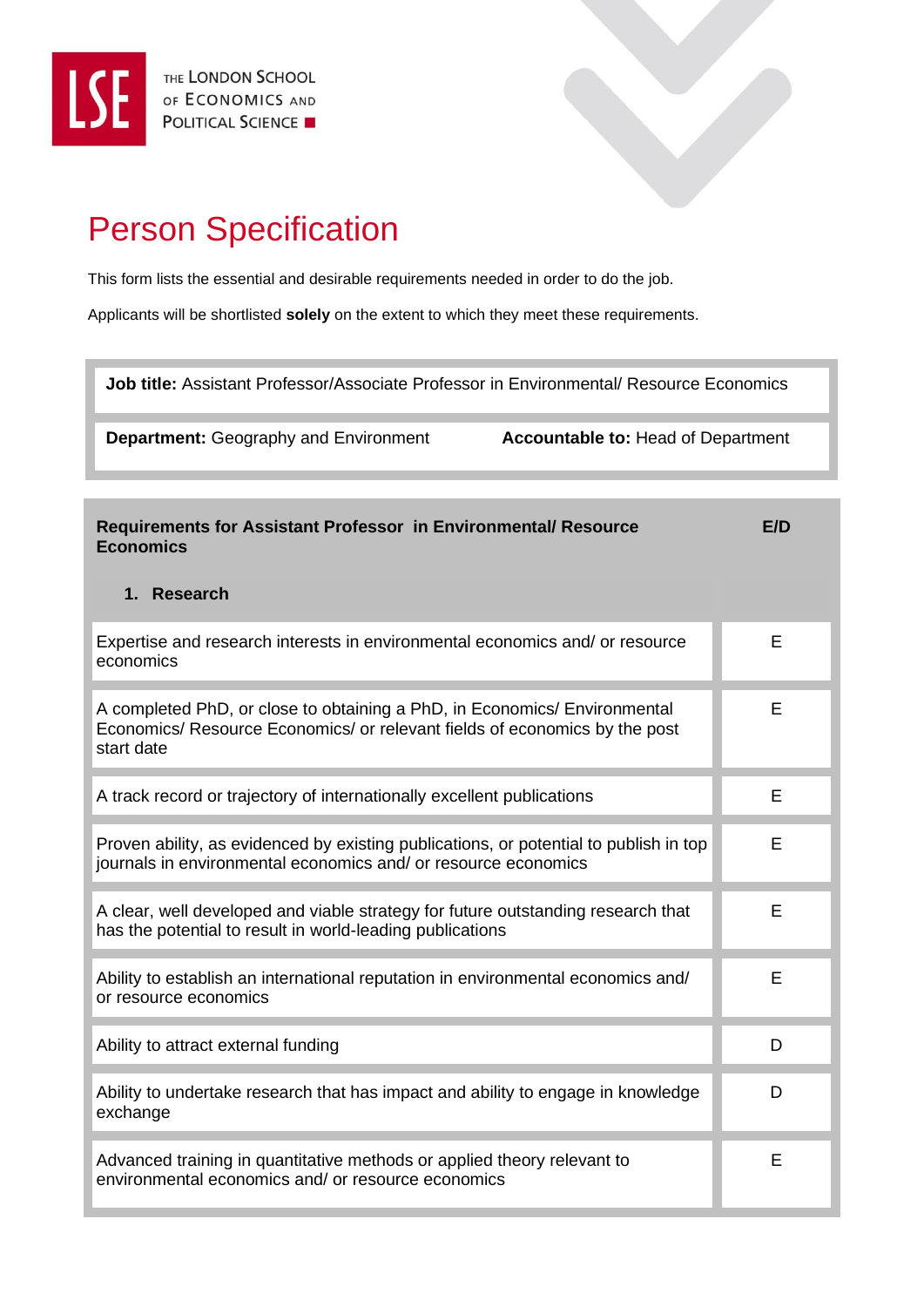

| Willingness to engage in collaborative research with other members of the<br>Department, and with related research centres and disciplines.                                                                                                                                          | E |
|--------------------------------------------------------------------------------------------------------------------------------------------------------------------------------------------------------------------------------------------------------------------------------------|---|
| 2. Teaching                                                                                                                                                                                                                                                                          |   |
| Ability to teach resource economics and environmental economics level at the<br>undergraduate level and at the graduate level                                                                                                                                                        | E |
| A commitment to high quality teaching and fostering a positive learning<br>environment for students, including pastoral care                                                                                                                                                         | E |
| Teaching-related administrative experience                                                                                                                                                                                                                                           | D |
| Willingness to contribute to lifelong learning teaching activities supported by the<br>Department (e.g. LSE Summer School, executive and on-line courses)                                                                                                                            | D |
| Willingness to participate in initiatives to contribute to the Department's provision<br>of experiential learning for geography and environment students. This may<br>include field-trips and other off-campus educational activities for undergraduate<br>and postgraduate students | D |
| 3. Other                                                                                                                                                                                                                                                                             |   |
| A commitment to work as part of a team in assisting the smooth running of the<br>Department and its teaching programmes                                                                                                                                                              | E |
| Commitment to working collegially within a dynamic interdisciplinary research<br>team with a diverse group of social scientists.                                                                                                                                                     | E |
| Excellent written and oral communication skills, including an ability to place one's<br>specialist work within a broader social science context                                                                                                                                      | E |
| Evidence of innovation or creativity in research or teaching                                                                                                                                                                                                                         | D |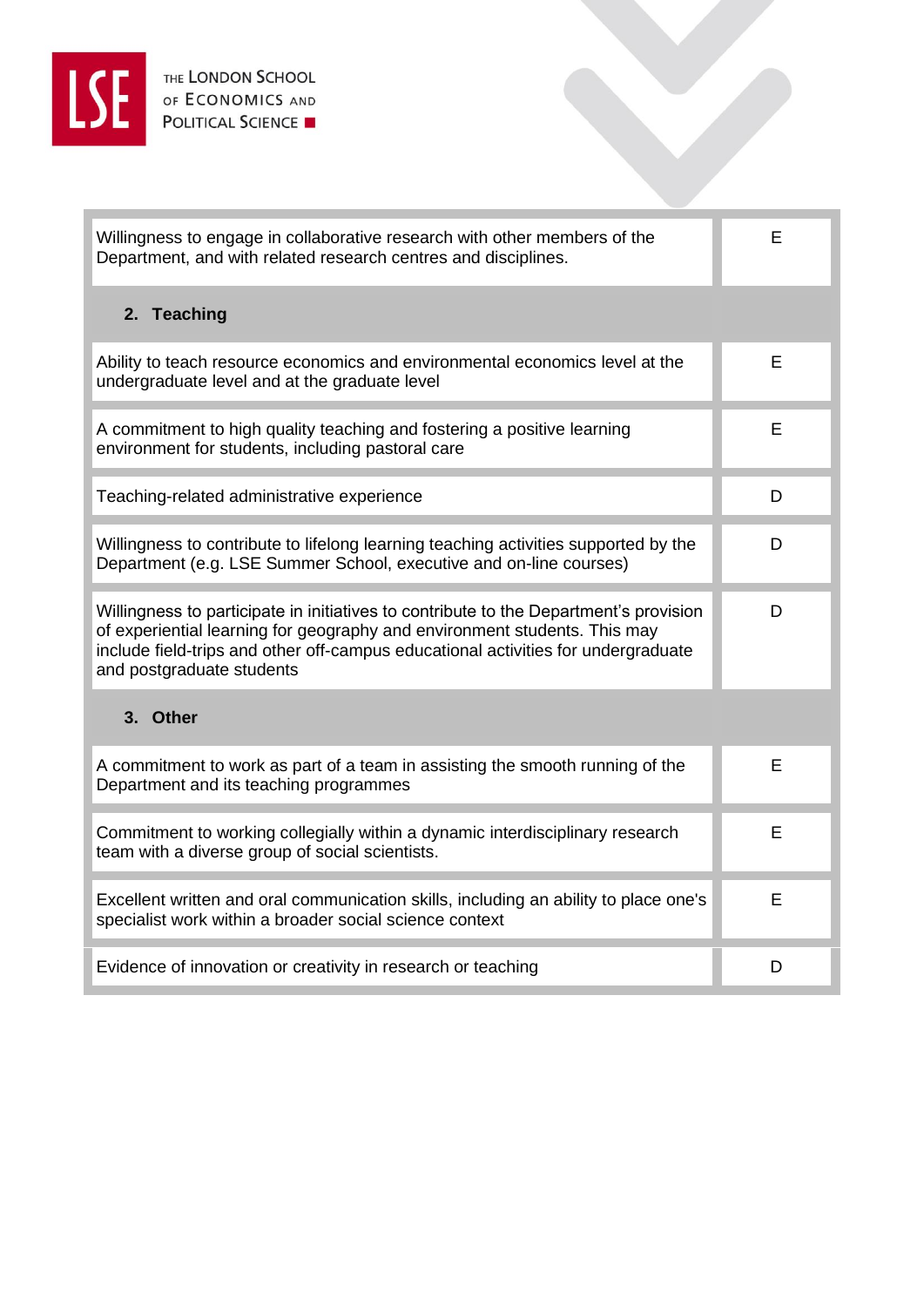

## **Requirements for the Associate Professor in Environmental/Resource Economics (as above with the additional requirements listed below)**

| <b>Research</b>                                                                                                                             |   |
|---------------------------------------------------------------------------------------------------------------------------------------------|---|
| A PhD in Economics/ Environmental Economics/ Resource Economics/ or<br>relevant fields of economics                                         | E |
| A proven record of outstanding research, as evidenced by existing high-quality<br>publications, at least one of which must be world-leading | Е |
| Track record of publishing in top journals in environmental economics and/ or<br>resource economics                                         | E |
| An emerging international reputation in in environmental economics and/ or<br>resource economics                                            | Е |
| Ability to attract external funding                                                                                                         | E |
| Willingness to act as Programme Director for MSc Environmental Economics<br>and Climate Change                                              | Е |
| <b>Teaching</b>                                                                                                                             |   |
| A significant track record of excellence in teaching especially resource<br>economics and/ or environmental economics at graduate level     | E |
| Ability to teach advanced resource economics                                                                                                | D |
| Experience and commitment to supervise PhD students                                                                                         | E |
| Teaching-related administrative experience                                                                                                  | Е |
| Leadership in course and/or programme development and innovation                                                                            | Ε |
| <b>Other</b>                                                                                                                                |   |
| Commitment and ability to participate in effective departmental administration<br>and contributing to strategic decision-making             | E |
| Commitment to working collegially within a dynamic interdisciplinary research<br>team with a diverse group of social scientists.            | Е |